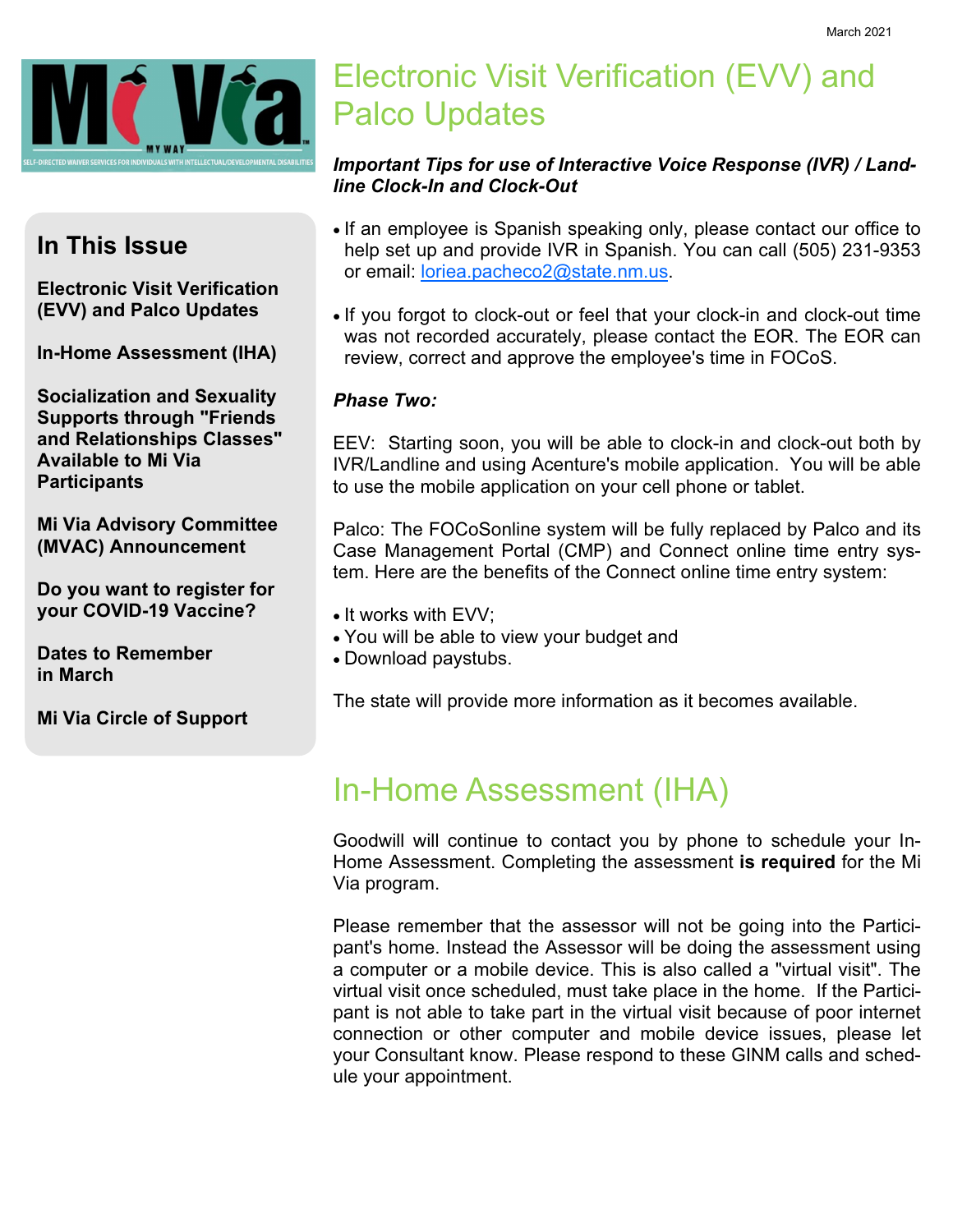#### FMA-Conduent Contact Information:

Phone: 1-800-283-4465

Toll-free Fax: 1-866-302-6787

E-mail: mi.via@conduent.com (This email box is for form submission only. If you have questions, please call the Consolidated Customer Service Center (CCSC) at 1-800-283-4465.

#### Physical Address:

1720-A Randolph Rd SE Albuquerque, NM 87106

#### Note:

The Mi Via Advisory Committee works with the State to share information and help with communication among all Mi Via Participants.

## Socialization and Sexuality Supports through "Friends and Relationships Classes" Available to Mi Via Participants

#### Jen Rodriguez, DDSD Community Programs Bureau Chief

Socialization and sexuality education classes are now being offered to Mi Via participants all over the state. Mi Via participants who want to learn more can sign up for their local Friends & Relationships Course. These classes teach about healthy relationships, sexuality, and sexual health.

#### Class Goals

- 1) Build social connections with others to make friends
- 2) Learn what it means to, and how to, have healthy romantic relationships
- 3) Teach about personal safety to prevent unhealthy relationships

#### About Classes

- Classes are held on specific days and times.
- At this time, classes are online, and students attend from home.
- Classes are a safe space to learn.
- Students think about their own values, wants, and goals.
- Anyone over the age of 18 can attend FRC classes.
- All students can learn.
- Students learn by watching, talking, and practicing skills.
- Teachers use videos, talking, acting, games, and visual aids to help with learning.
- Some class topics are talking to others, loving yourself, dating, touch, staying healthy, body parts, making babies, making choices, texting, and speaking up.

Sign up for the Friends and Relationships Course through the participant's budget by using Related Goods.

If you have questions or want to sign up for Spring classes (March - June) or Summer classes (May - August) in your area, please contact Thea Kavanaugh by e-mail at theak@realtherapeuticsllc.com or by phone at 575-635-9013.

#### Mi Via Advisory Committee (MVAC) Announcement:

The Mi Via Advisory Committee (MVAC) is open for Nominations. There are two (2) seats available for a Participant, Self-Advocate and or Family member. If you are interested, please request a Nomination Form from the email provided: elaine.hill@state.nm.us

#### Do you want to register for your COVID-19 Vaccine?

Please visit the New Mexico Department of Health's (NMDOH) website to register for the COVID-19 vaccine. When vaccine is available, NMDOH will send you a notification to schedule your appointment.

#### COVID-19 Vaccine website: https://cv.nmhealth.org/covid-vaccine/

#### COVID-19 Vaccine Hotline: 1-855-600-3453

Users who have questions or would like support with the registration process - including New Mexicans who do not have internet access can dial 1-855-600-3453, press option 0 for vaccine questions, and then option 4 for tech support.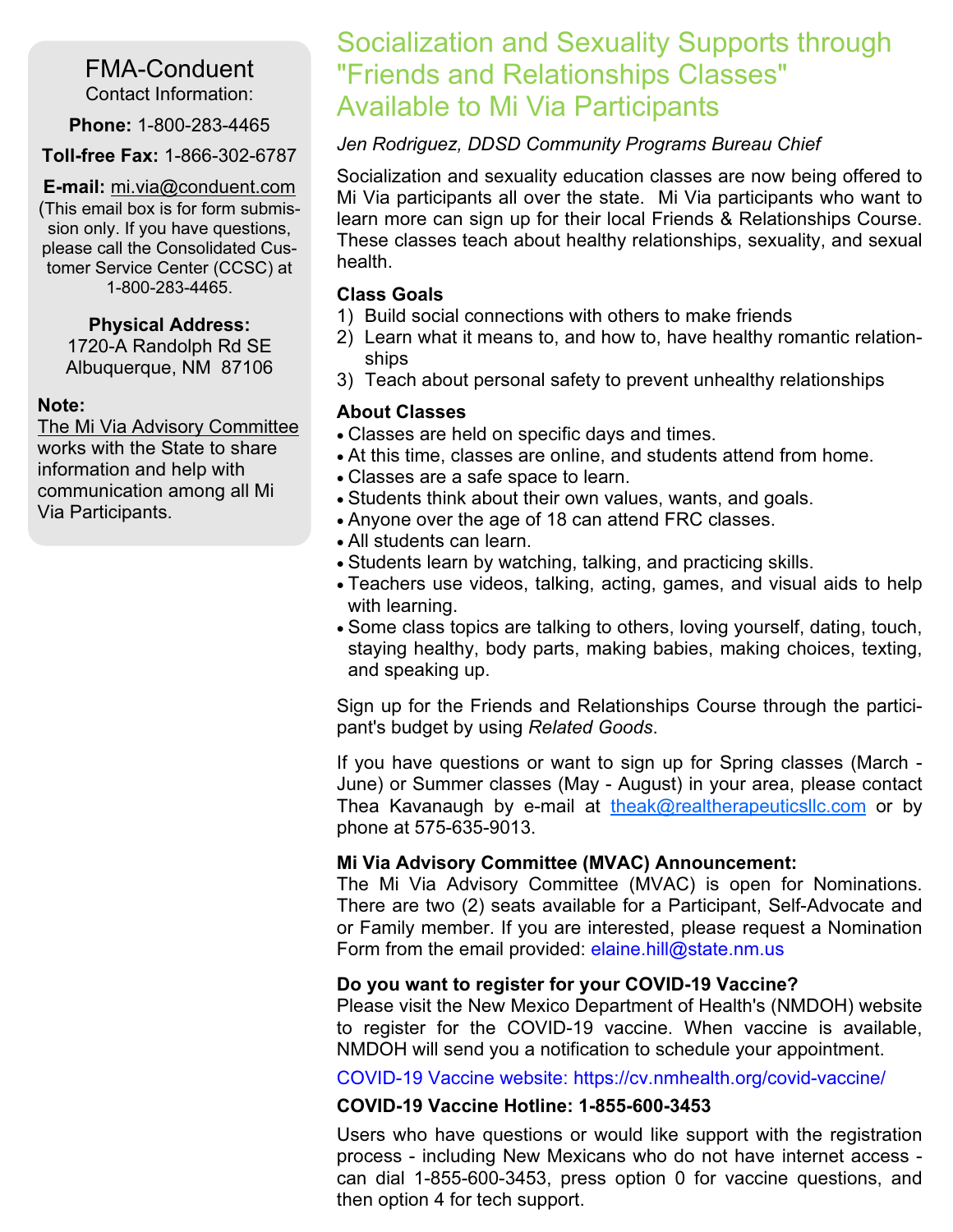# Dates to Remember in March

# Vendor Flowchart Service Deliveries Concerns (E.g. SSP)

| Sun            | Mon | Tue              | Wed                       | Thu            | Fri                                                                                                      | Sat                                                                                                                      |
|----------------|-----|------------------|---------------------------|----------------|----------------------------------------------------------------------------------------------------------|--------------------------------------------------------------------------------------------------------------------------|
| February 28    | 1   | $\sqrt{2}$       | $\ensuremath{\mathsf{3}}$ | $\overline{4}$ | $\mathbf 5$<br><b>Vendor Checks</b><br><b>Received or</b><br><b>Deposited</b>                            | $\,6\,$<br>Deadline to<br>submit PRFs for<br>3/19/21 payment                                                             |
| $\overline{7}$ | 8   | $\boldsymbol{9}$ | 10                        | 11             | 12<br>Paychecks and<br><b>Vendor Checks</b><br><b>Received or</b><br>Deposited; end of<br>the pay period | 13<br>Deadline to<br>submit faxed<br>timesheets,<br>Mileage & PRFs<br>for 3/26/21 pay-<br>ment; new pay<br>period begins |
| 14             | 15  | 16               | 17                        | 18             | 19<br><b>Vendor Checks</b><br><b>Received or</b><br><b>Deposited</b>                                     | 20<br>Deadline to<br>submit PRFs for<br>4/2/21 payment                                                                   |
| 21             | 22  | 23               | 24                        | 25             | 26<br>Paychecks and<br><b>Vendor Checks</b><br><b>Received or</b><br>Deposited; end of<br>the pay period | 27<br>Deadline to<br>submit faxed<br>timesheets,<br>Mileage & PRFs<br>for 4/9/21 pay-<br>ment; new pay<br>period begins  |
| 28             | 29  | 30               | 31                        | April 1        | April 2<br><b>Vendor Checks</b><br><b>Received or</b><br><b>Deposited</b>                                | April 3<br>Deadline to<br>submit PRFs for<br>$4/16/21$ payment                                                           |